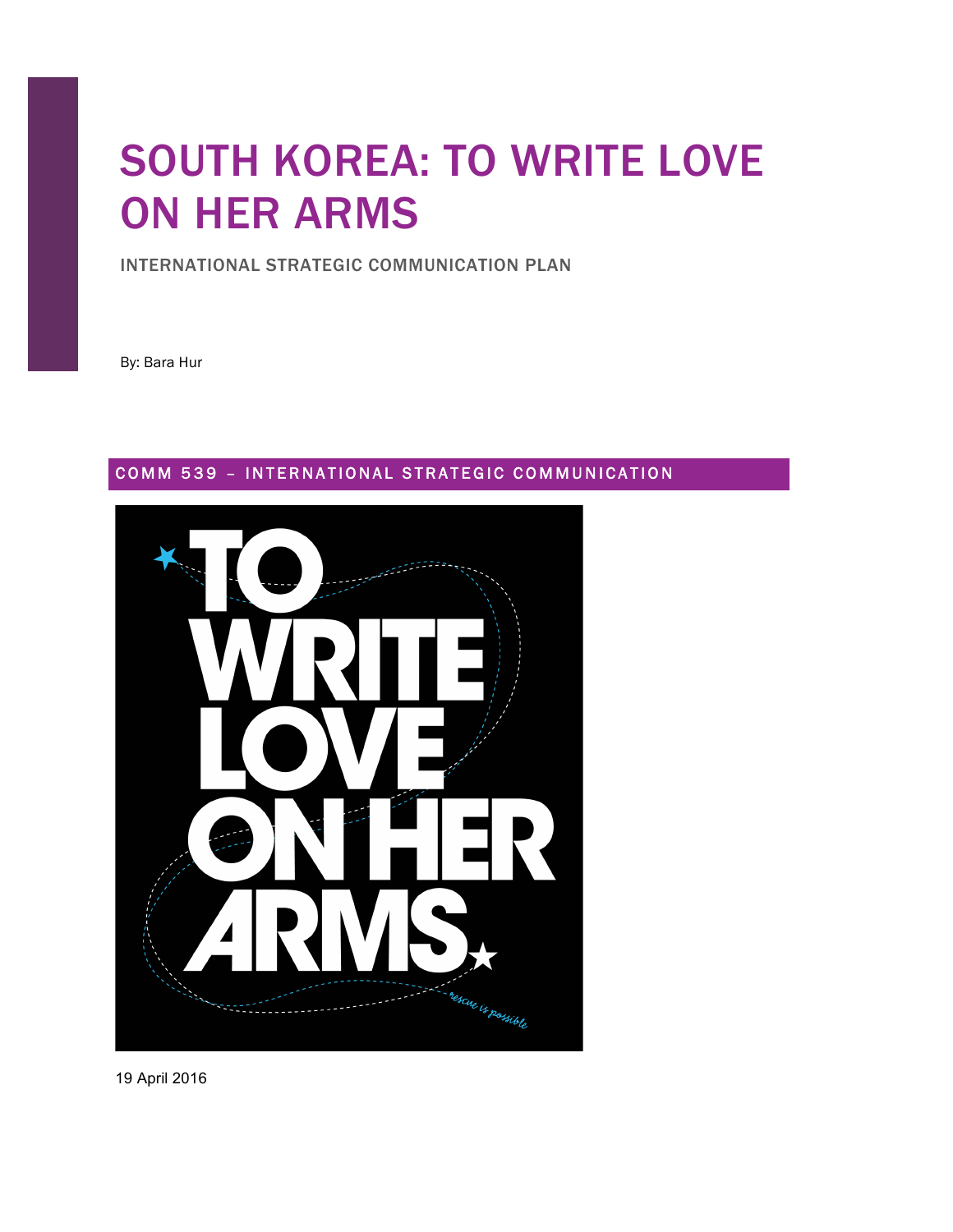# CAMPAIGN DESCRIPTION

#### ABOUT TO WRITE LOVE ON HER ARMS

To Write Love on Her Arms (TWLOHA) is an American non-profit movement dedicated to presenting hope and finding help for people struggling with depression, addiction, self-injury, and suicide. TWLOHA exists to encourage, inform, inspire, and also to invest directly into treatment and recovery.

TWLOHA seeks to connect people to treatment centers, websites, books, support groups and other resources. TWLOHA also encourages people to have honest conversations about the issues, and to live in community.

#### WHY SOUTH KOREA?

At 29.1 per 100,000, South Korea's suicide rate is the highest among the 34 member countries of the Organization for Economic Cooperation and Development (OECD) (Kim and Yoon, 2013), and the second highest among all other countries in the world with only Lithuania ― at 29.5 per 100,000 ― having a higher rate of suicide than Korea (Yoon, 2015).

Being a nonprofit that hopes to help people struggling with depression, addiction, self-injury and suicide, and hopes to "reduce the suicide rate in America and around the world," it's appropriate TWLOHA starts with South Korea, the country with the highest suicide rate.

Much of TWLOHA's efforts thus far have focused on awareness. A portion of the public communication campaign will continue to focus on generating awareness by creating a movement across Seoul using TWLOHA's usual methods, such as, selling merchandise to bring awareness to depression, addition, self-injury, and suicide. The public communication campaign in South Korea will build on TWLOHA's previous strategies and tactics to generate greater awareness and movement.

An additional component of the TWLOHA campaign would be to take it one step beyond TWLOHA's usual focus on generating awareness to focus on producing behavior change.

Thus far, TWLOHA has taken a rather passive approach to tackling suicide rates (for instance, solely focusing on generating awareness, and redirecting people to resources as opposed to providing their own resources).

Launching a TWLOHA campaign in South Korea presents a good opportunity for TWLOHA to take a new, more proactive direction to better accomplish their organization's mission and vision.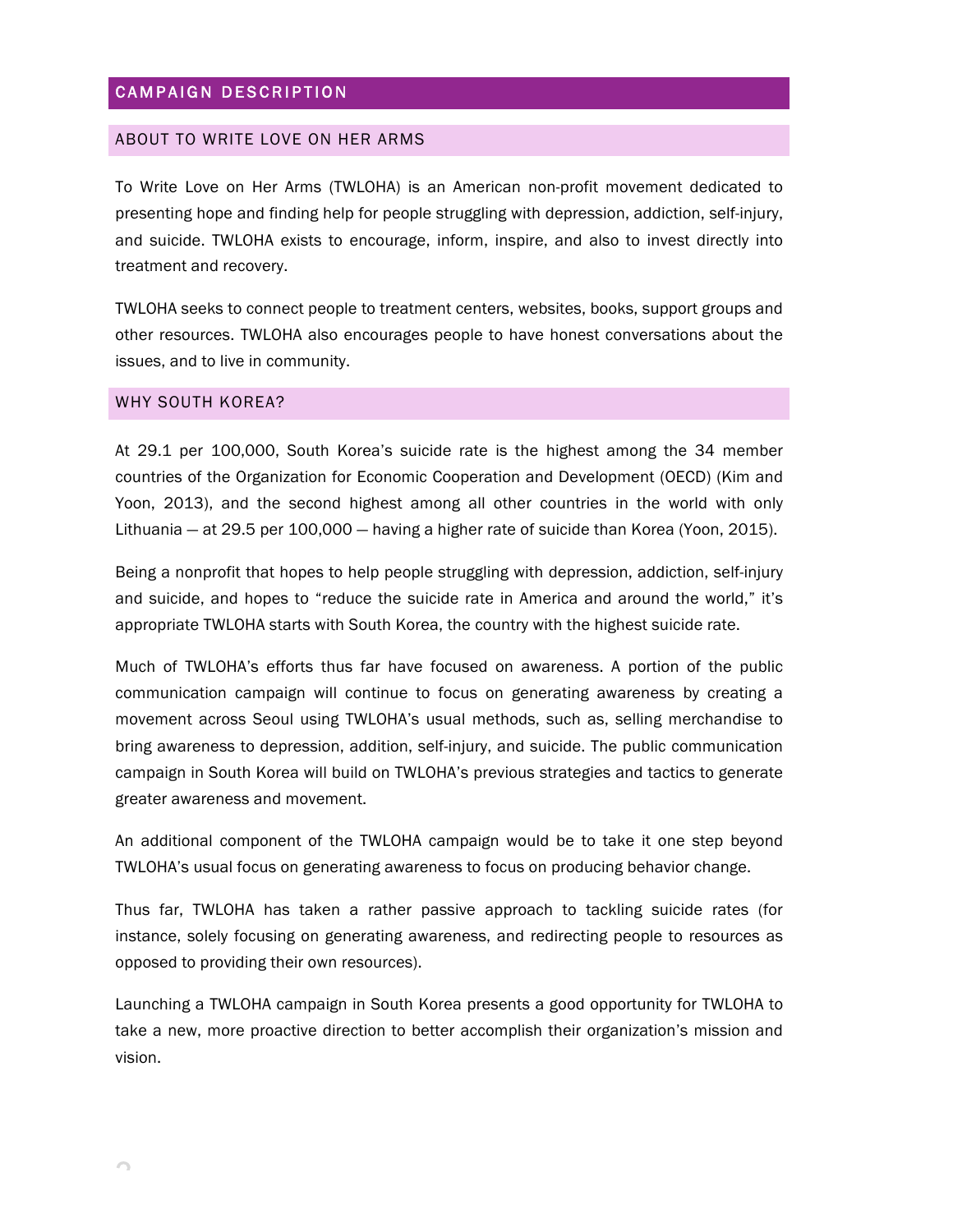#### CAMPAIGN DESCRIPTION

Suicide is the fourth leading cause of death in South Korea, following cancer, stroke, and cardiovascular disease. Therefore, suicide is considered one of the most serious and urgent public health and social issues in Korea.

#### STRATEGIES TO PREVENT SUICIDE (STOPS)

TWLOHA currently has no reputation or activity in South Korea. Instead, South Korea has implemented Strategies to Prevent Suicide (STOPS) by Suicide Prevention International (SPI), a project that aims to reduce the rate of suicide. Core initiatives of the project aim to increase public awareness, improve media reporting of suicide, screen for persons at high risk of suicide, restrict access to means, and improve treatment of suicidal and severely depressed patients.

Although the South Korean government has implemented a national program via the STOPS project, its efforts are not great enough. For instance, the South Korean government's total national budget for suicide services is close to \$7 million. By comparison, Japan spends more than \$130 million on suicide programs, and they have seen strong results for their efforts (Kim, 2014).

Although the initiatives launched by the STOPS project are creative, well-meaning and have proven to be effective to a certain degree, there are ways that the project could be improved and the rate of suicide could be decreased at a greater rate with further intervention.

#### OBJECTIVE

As mentioned previously, there are suicide prevention measures being taken to reduce the rate of suicide in South Korea; however, they have not been very effective in reducing suicide rates and South Korea remains one of the countries with the highest suicide rates.

The communication objective of this campaign is to:

INCREASE DIALOGUE ABOUT SUICIDE HELP RESOURCES AMONG YOUNG MALE AND FEMALE STUDENTS AND BUSINESS PROFESSIONALS, AGES 10 TO 30 BY 30 PERCENT OVER THE COURSE OF ONE YEAR.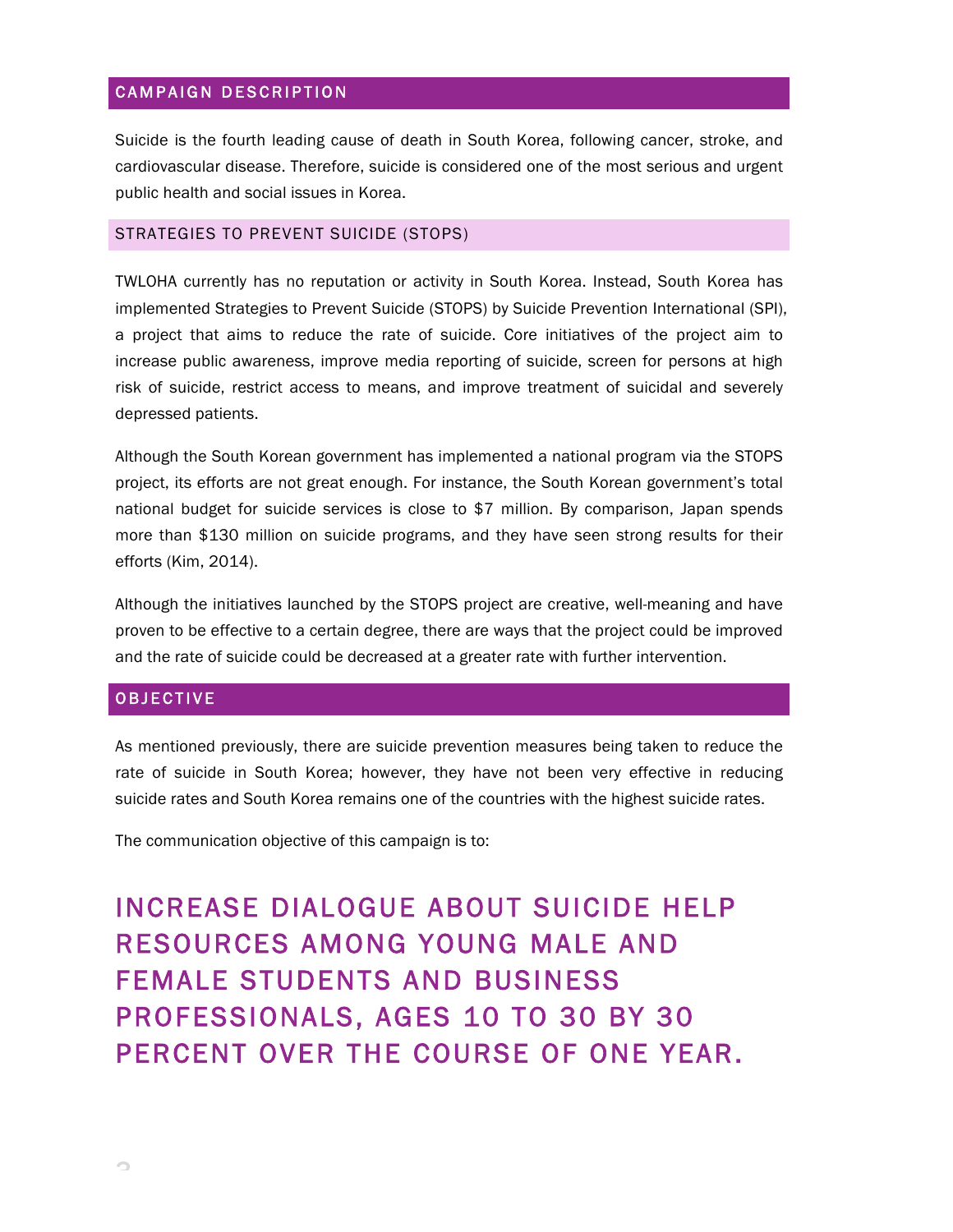#### TARGET AUDIENCE

Statistics show that in South Korea suicide is the number one cause of death for citizens between the ages of 10 and 30 (Al Jazeera, 2015). Since suicide is the number one cause of death for South Korean citizens between the ages of 10 and 30, this public communication plan will focus on this group in particular.

This larger group will be segmented into two subgroups: (a) students, and (b) young business professionals.

Research shows that suicidal behavior increases under high stress. Further research shows that there is a direct correlation between overwhelming expectations on high performance at schools and in the workplace, affecting young students and business professionals.

Students were chosen as a subgroup because they are exposed to high levels of stress, making them more likely to have suicidal thoughts. Suicide is the leading cause of death among teens as relentless focus on education and overwhelming expectations on high performance on exams results in excessive levels of stress (Hu, 2015). Hu mentioned, "Results determine which universities students can get into, and since there are as few as three colleges (the SKY universities, consisting of Seoul National University, Korea University and Yonsei University) considered top tier by future employers, the competition is fierce and the stakes are sky high" (Hu, 2015).

Additionally, young business professionals were chosen as the second subgroup because they are also exposed to high levels of stress, putting them at higher risk of suicidal thoughts.

South Koreans work the longest hours of anyone in the world and face enormous pressure from bosses to perform (Killalea, 2016). Constant exposure to such strenuous work environments put people at higher risk of suicide.

#### **SITUATION**

#### COUNTRY PROFILE

#### INFRASTRUCTURE

#### COMMUNICATION TECHNOLOGY

Communication technology in South Korea is advanced and has far reach.

The International Telecommunication Union (ITU) ranked South Korea the nation with the best communications infrastructure (Fitzpatrick, 2015). Not only is communications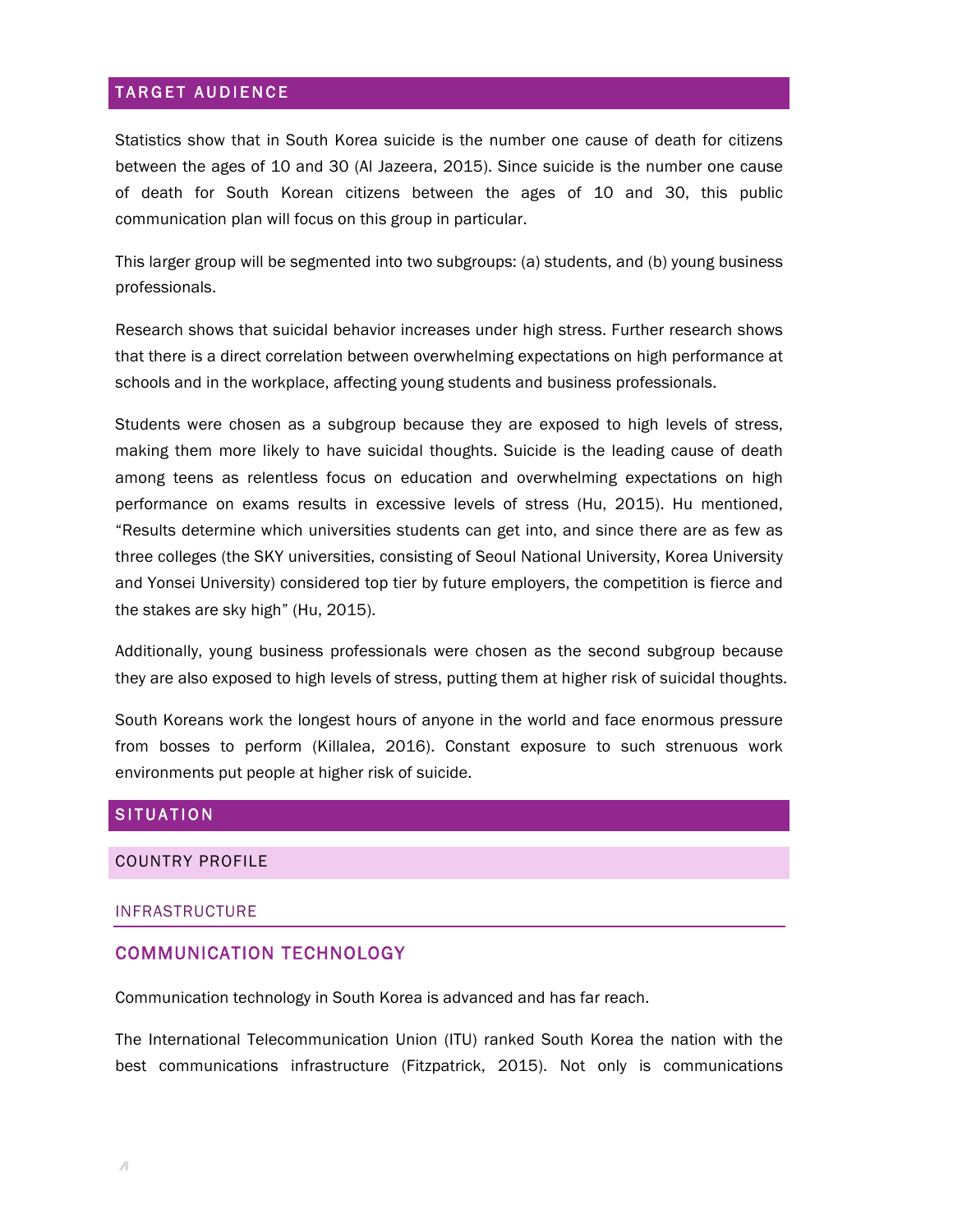infrastructure widely accessible, South Korea is also considered by many to be home to the fastest Internet connections in the world. *Business Insider* ranked South Korea as the country with the fastest Internet speeds, with an average Mbps speed of 22.2 (Speiser, 2015).

Despite already having the world's fastest internet, South Korea's SK Telecom is currently working on getting a fifth-generation mobile network, 5G to replace the current 4G LTE. South Korea's SK Telecom reportedly demonstrated 5G speeds of up to 19.1 gigabits per second (nearly 1,000 times faster than the 25 megabits-per-second offered by the 4G LTE) and would allow users to download a 2GB movie in fractions of a second (Boom, 2015).

For public relations practitioners, high internet speeds, connectivity and usage is noteworthy. There are implications for a high number of frequent active users that can increase the likeliness of a content going viral. Media platforms on the web, social media platforms, and blogs and forums on Naver would be one of the fastest ways to spread awareness as news travels fast in South Korea.

Our particular target audience, consisting of students and business professionals, can be reached via new media since they are tech-savvy avid-users of social media platforms and the Internet.

#### SOCIAL STRUCTURE

#### CONFUCIANISM

A foundational aspect of South Korean history and culture is rooted in its Confucian heritage. It evolved as new values, such as modern education, the vision of Western society and Protestant values, were introduced with the arrival of Christianity to Korea in 1884 (Ramirez and Rubio, 2010). As a result, the Western Christian ethic merged with and considerably modified the traditional Confucian ethic, and gave birth to a new Confucian ethic consisting of "collectively-oriented values of the East and the goal-oriented economic values of the West" (Ramirez and Rubio, 2010).

Still, there are strong remnants of Confucian values in South Korean culture.

Influenced by the remnants of its Confucian heritage, South Korean culture has a particular moral code emphasizing one's duty to make their elders proud and live-up to a certain standard set by not only their family members, but society as well. Confucian values also looks highly upon diligence and praises the act of working over capacity, pushing young students and business professionals to overachieve and often times, bite off more than they can chew just to impress their superiors.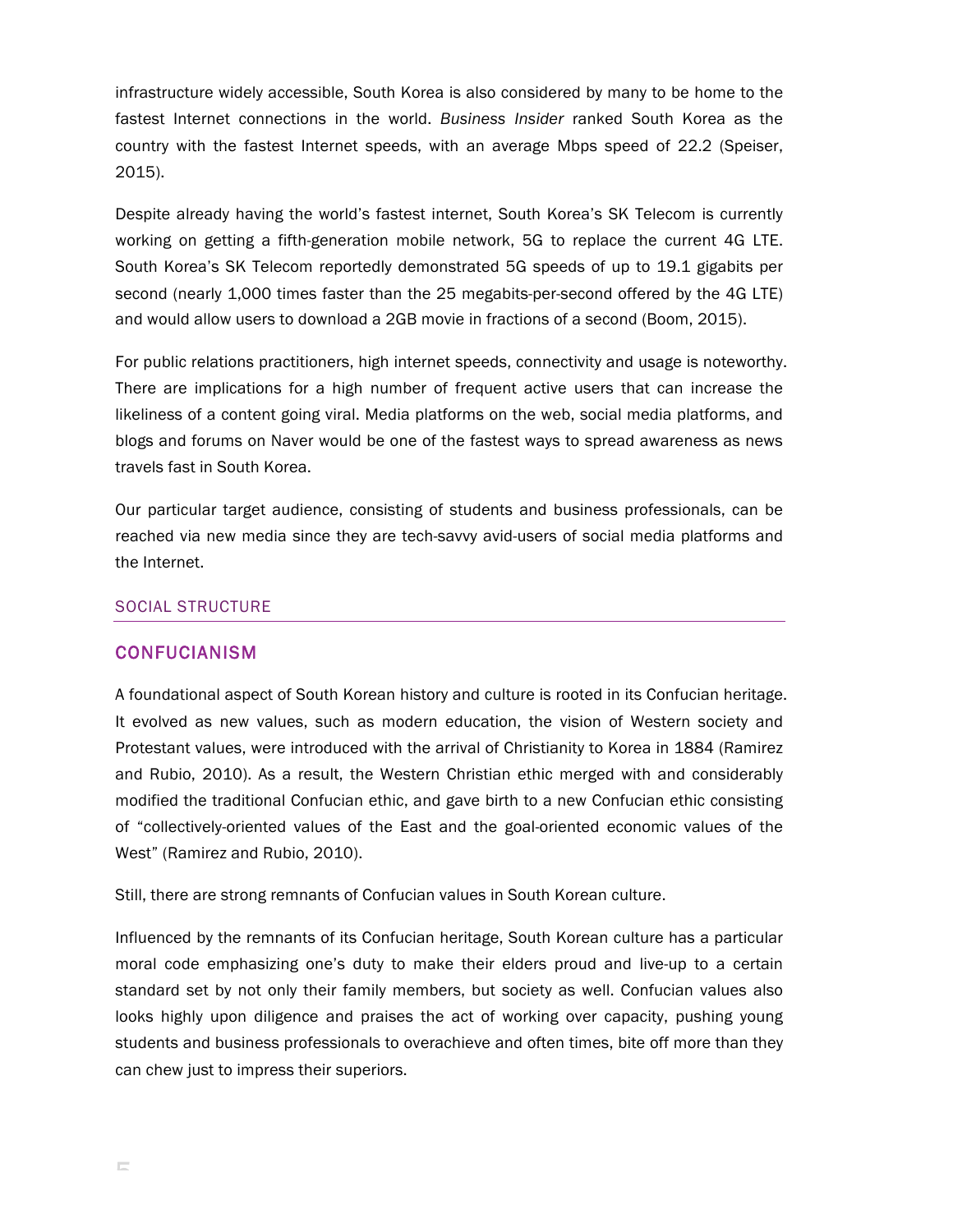Confucian values also emphasize stoicism and modesty, discouraging people from talking about their personal problems, and all the more when trying to confide in someone on an emotional level. Individual concerns easily become secondary.

South Korean culture also has a strong culture of shame. As a result, many young students and business professionals feel obligated to make their parents proud by living up to society's expectations, or else, risk disappointing them.

Preserving dignity, or "face," especially for the family, is also paramount. To avoid being stigmatized by society as someone with a mental illness, Koreans are less inclined to seek out professional help from a psychoanalyst (McDonald, 2011).

These attributes of the Confucian heritage in South Korean culture make it difficult for our target audience to seek help.

# EDUCATION

South Korea places a strong emphasis on education, a result of the traditional Confucian notion of "occupational hierarchy," which places intellectuals and public servants at the top of the hierarchy (Ramirez and Rubio, 2010).

Hu from NPR covered the intensity of the education system in Korea and its "All-Work, No-Play Culture." It is not unusual for a student to spend 14-hour days in classrooms, reflecting South Korean society's obsession with educational achievement.

Suicide is the leading cause of death among teens as relentless focus on education and overwhelming expectations on high performance on exams results in excessive levels of stress (Hu, 2015). Within a intensely competitive, results-driven culture, universities students are exposed to tremendous levels of stress and made vulnerable to risk of suicide.

Korean education is also reflective of larger Korean society and how it has a "best" for all aspects of life. As there are "best" schools (one of the SKY universities), there is also a "best" company to work for (working at a *chaebol* company). If you do not attend one of the best schools or get hired by one of the best companies, Korean society labels you as a secondhand member of society that did neither meet societal standards nor make the cut.

Korean society paves a one-way tracked, "most ideal" lifestyle, pressuring people to either be someone who lives up to the standards set or falls short. With the ideal standard being so specifically and narrowly defined, it is likely for many people to feel stressed as majority of society would not 'make the cut'.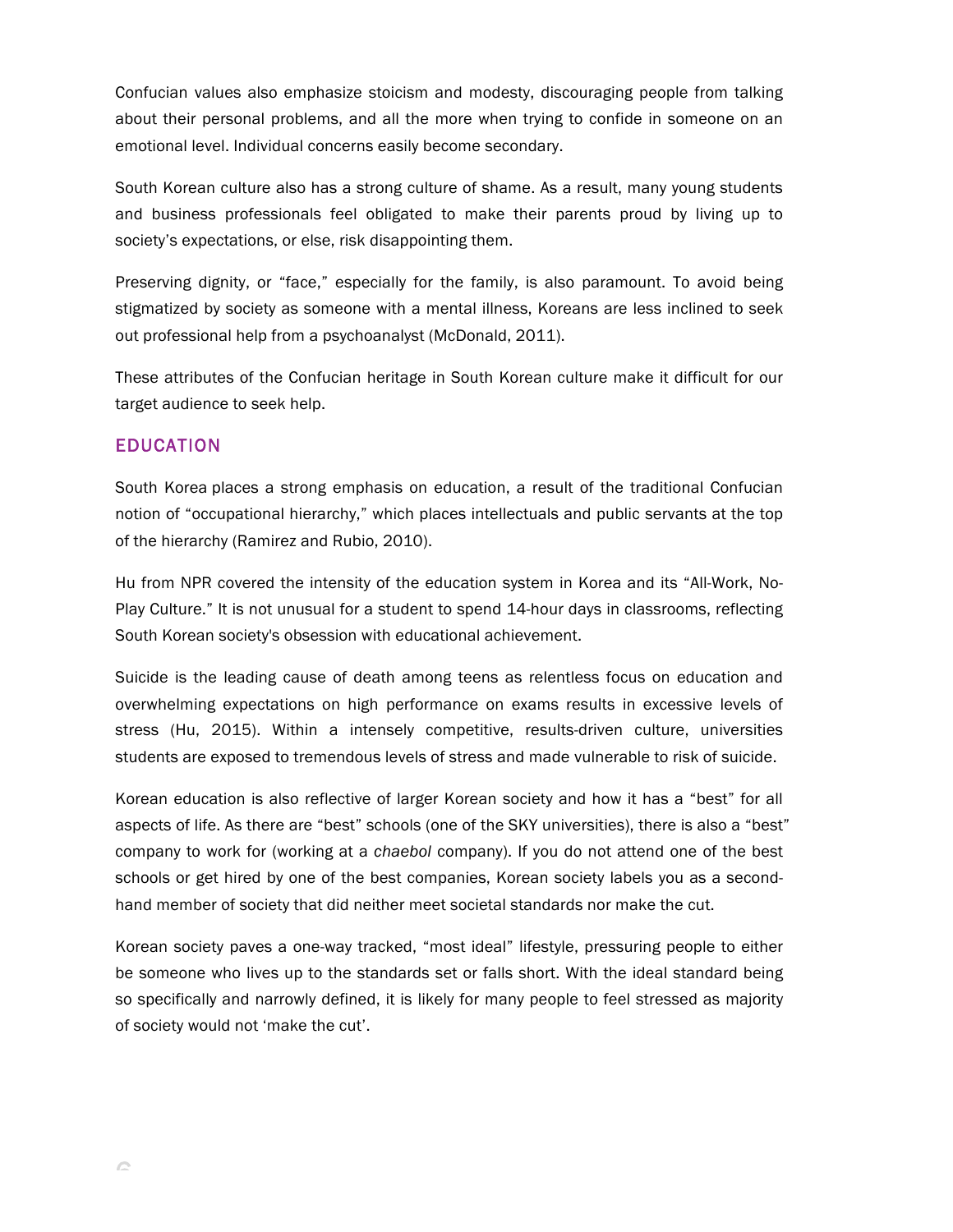When unable to meet the high standards set by society, the crushing disappointment felt by the individual due to feelings of personal failure could cause an immense amount of stress and lead to suicidal thoughts.

## FAMILY AND RELATIONSHIPS

South Korean society stresses close interpersonal relationships (Ramirez and Rubio, 2010). As a result, there is little to no culture of "small talk" outside of familiar niche social circles or familial relationships as commonly observed in the United States. Reaching out to strangers is considered awkward and uncommon. Koreans keep to their smaller, closer-knit social circles and do not regularly communicate with strangers, or people outside of their more intimate relationships.

This makes young students and business professionals have a difficult time talking about their problems to people outside of their usual social circles, barring individuals from reaching out to counselors or using suicide hotlines.

#### CULTURAL PROFILE

#### COLLECTIVISM AND INDIVIDUALISM

There has been an interesting meshing of the collectivism rooted in East Asian cultures and the individualism found in Western cultures in the past half century, producing a hybrid culture of the two in present-day Korea. As a society, the country seems to be a collectivist society. However, in one's personal day-to-day routine, there is a strong sense of individualism.

Korea is currently more so a collectivist society than it is an individualistic society, so Koreans are likely to belong to one or more groups. As a mostly collectivist society, Koreans are unlikely to stand out and tend to be governed by the group norm. Additionally, in a collectivist society, "individuals get their identity from an affiliated organization or immediate family" and "emphasis is on belonging to a group and identity is derived from the social system" (Ihator, 2000). Koreans "avoid arguments or debates that have the potential to disrupt communication" (Ihator, 2000). Individuals may not want to talk about unpleasant topics and feel discouraged because they are worried about potentially bringing the rest of the group down. "Talking openly about emotional problems is still taboo," said Dr. Kim Hyong-soo, a psychologist and professor at Chosun University in Kwangju (McDonald, 2011).

Being a collectivist society, word of mouth campaigns and product placement are likely to perform well. These tactics can be utilized to foster discussion about said topics, encourage reaching out for help, and create a more welcoming environment for open-dialogue.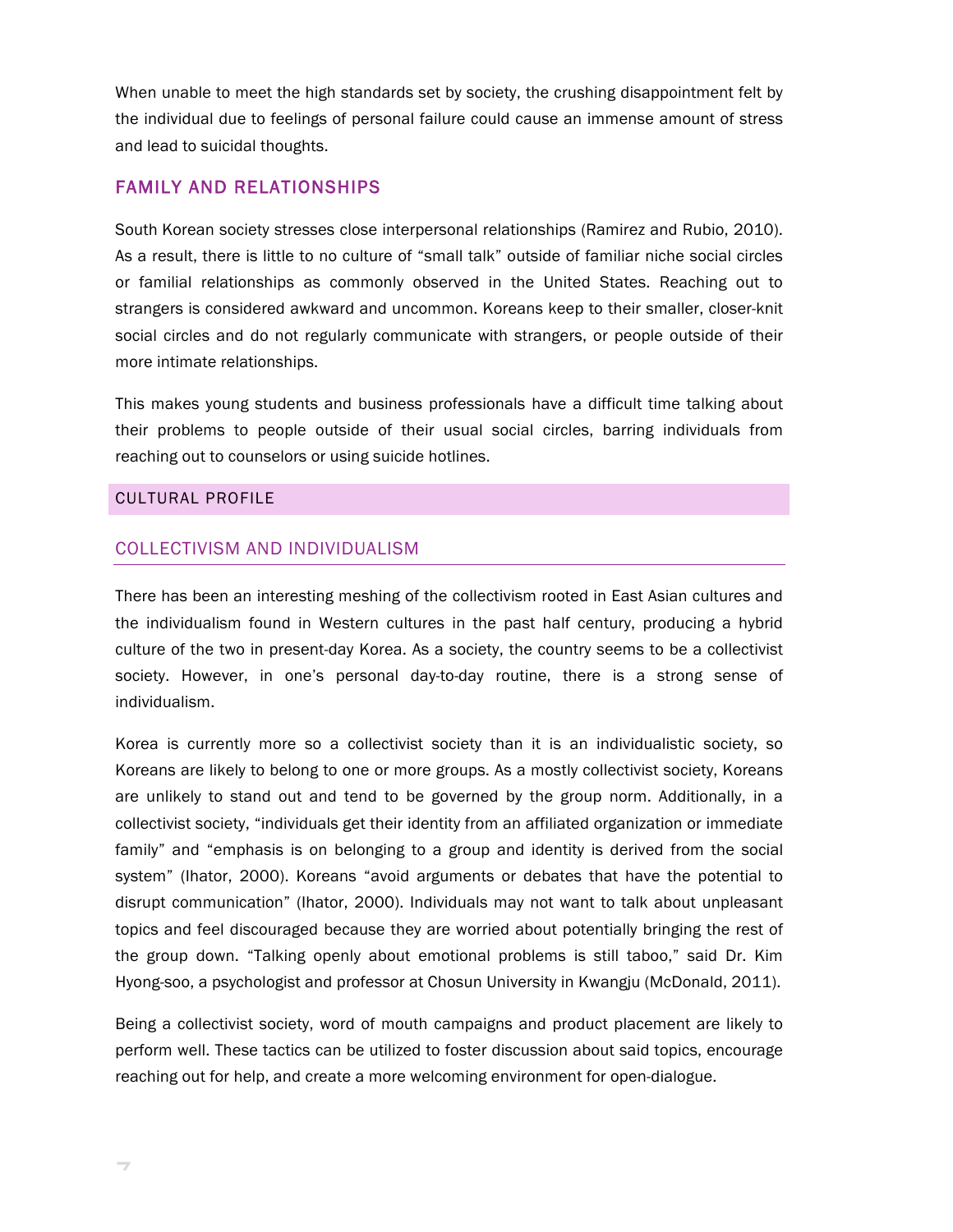# HIGH-POWER: TENSE AND COMPETITIVE SCHOOL AND WORK ENVIRONMENT

According to the Hofstede Power Distance Index (PDI), South Korea is a high-power country with a hierarchical society. As a high-power country, Korean society emphasizes people's status, power, and wealth. There are clear indicators of who is superior and subordinate in relationships.

Especially in the work force, the high-power culture easily leads to create "a macho corporate culture" (McDonald, 2011). This creates highly strenuous environments, increasing the risk for suicide.

COMMUNICATION PROFILE MATRIX

# **STRATEGIES**

LAUNCH PROMOTIONAL CAMPAIGN TO GENERATE AWARENESS AROUND ISSUES, DESTIGMATIZE NEGATIVITY ASSOCIATED WITH TALKING ABOUT PERSONAL STRUGGLES, AND DEBUNK CONCEPT OF EQUATING SELF-WORTH WITH MEETING EXPECTATIONS

HAVE AUTHORITATIVE FIGURES USE STORYTELLING TO CONVEY THAT SEEKING HELP IS NOT A SIGN OF WEAKNESS TO INCREASE LIKELIHOOD OF INDIVIDUALS SEEKING PROFESSIONAL HELP, AND TO ULTIMATELY PRODUCE BEHAVIOR CHANGE

ESTABLISH PARTNERSHIP WITH SOUTH KOREAN GOVERNMENT TO LAUNCH NATION BRANDING CAMPAIGN TO FURTHER DESTIGMATIZE NEGATIVITY ASSOCIATED WITH TALKING ABOUT PERSONAL STRUGGLES AND PUSH POLICY REFORM TO INFLUENCE BEHAVIOR CHANGE

#### KEY MESSAGES

Based on what is known about South Korea according to its country and cultural profiles, the campaign will design promotions around two key messages: "Happiness is not attained through perfection" and "Make me proud by being strong enough to ask for help."

A campaign called, 'Happyness' will launch to promote the first message and emphasize that meeting the high standards set by society will never bring about happiness.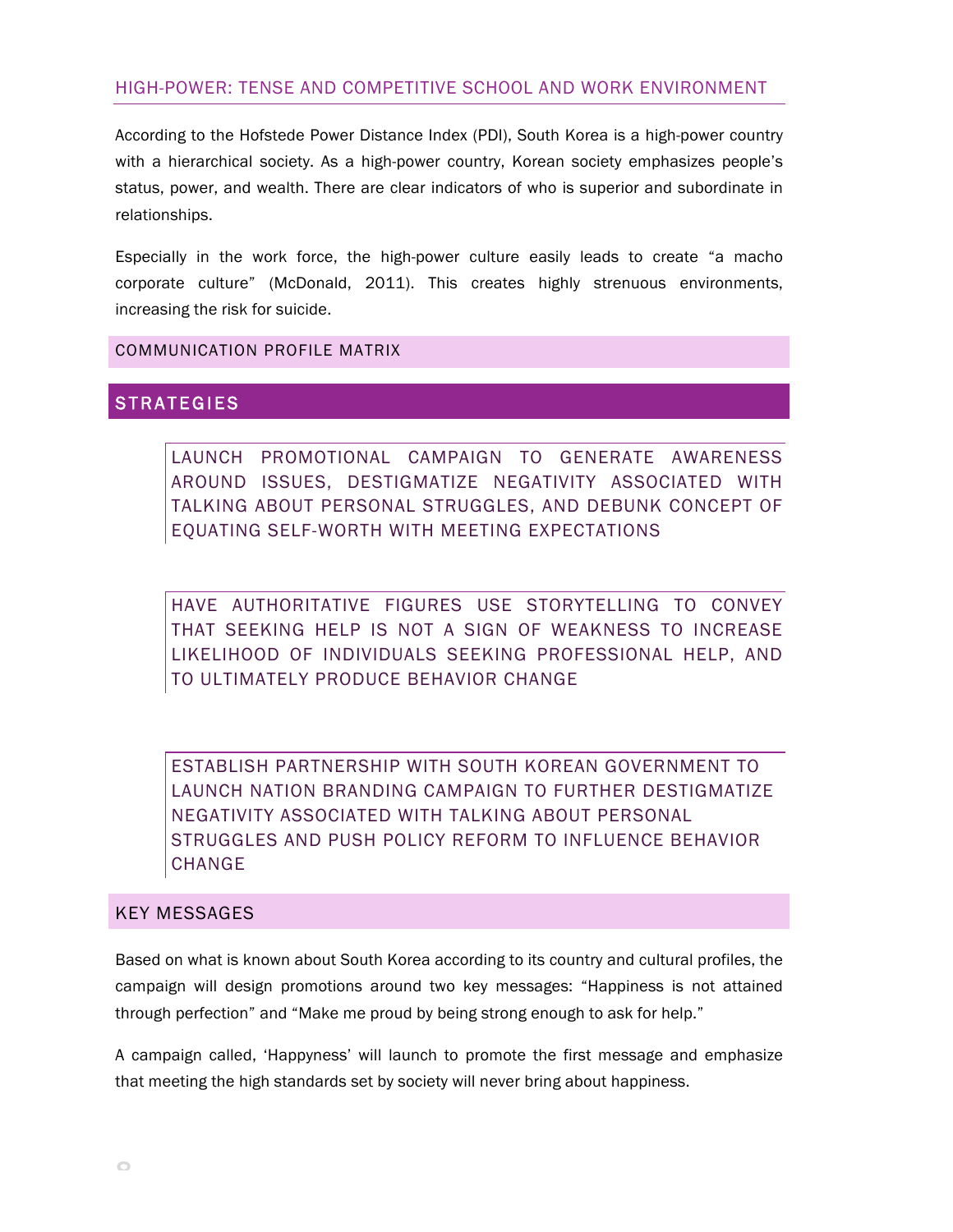The second message will encourage people struggling with depression, self-harm, addiction and suicide to reach out and find help for the sake of their loved ones. Supporting messages would de-stigmatize the struggle against depression, self-harm, addiction and suicide as a struggle for the weak. Those who decide to be vulnerable and ask for help would be portrayed as strong as opposed to weak.

## TACTICS

#### STRATEGY 1: HAPPYNESS CAMPAIGN

The STOPS project has not run a visible public awareness campaign. Having decided not to start a national campaign is a major lost opportunity.

As a collectivist society, South Koreans' behaviors are determined by trends. Starting a national campaign and making suicide prevention the new hot topic would make individuals want to be more proactive about being a part of the solution.

The national campaign would be called, the "Happyness" campaign. The word "Happiness" is intentionally misspelled to emphasize that perfection does not lead to happiness and people can and should be content with their imperfections. It aims to counteract the common cultural belief in South Korea that meeting lofty, seemingly impossible perfectionist ideals and expectations is what will lead to happiness.

The Happyness campaign will help to accomplish:

- 1. Greater public awareness of people struggling with depression, self-harm, addiction and suicide;
- 2. Foster a supportive culture of openness, empathy, and understanding so people would have more of an interest in those around them, and be more willing to listen to their difficulties; and
- 3. Create public pressure to scale up effective policies and suicide intervention, prevention and reduction programs.

Components of the campaign would include:

# TACTIC 1: DIGITAL MEDIA

Increase public awareness about depression, addiction, self-harm and suicide by initiating more dialogue and conversations surrounding each topic across popular social media platforms, such as Naver and Daum blog and cafés, Instagram, Facebook, and Twitter.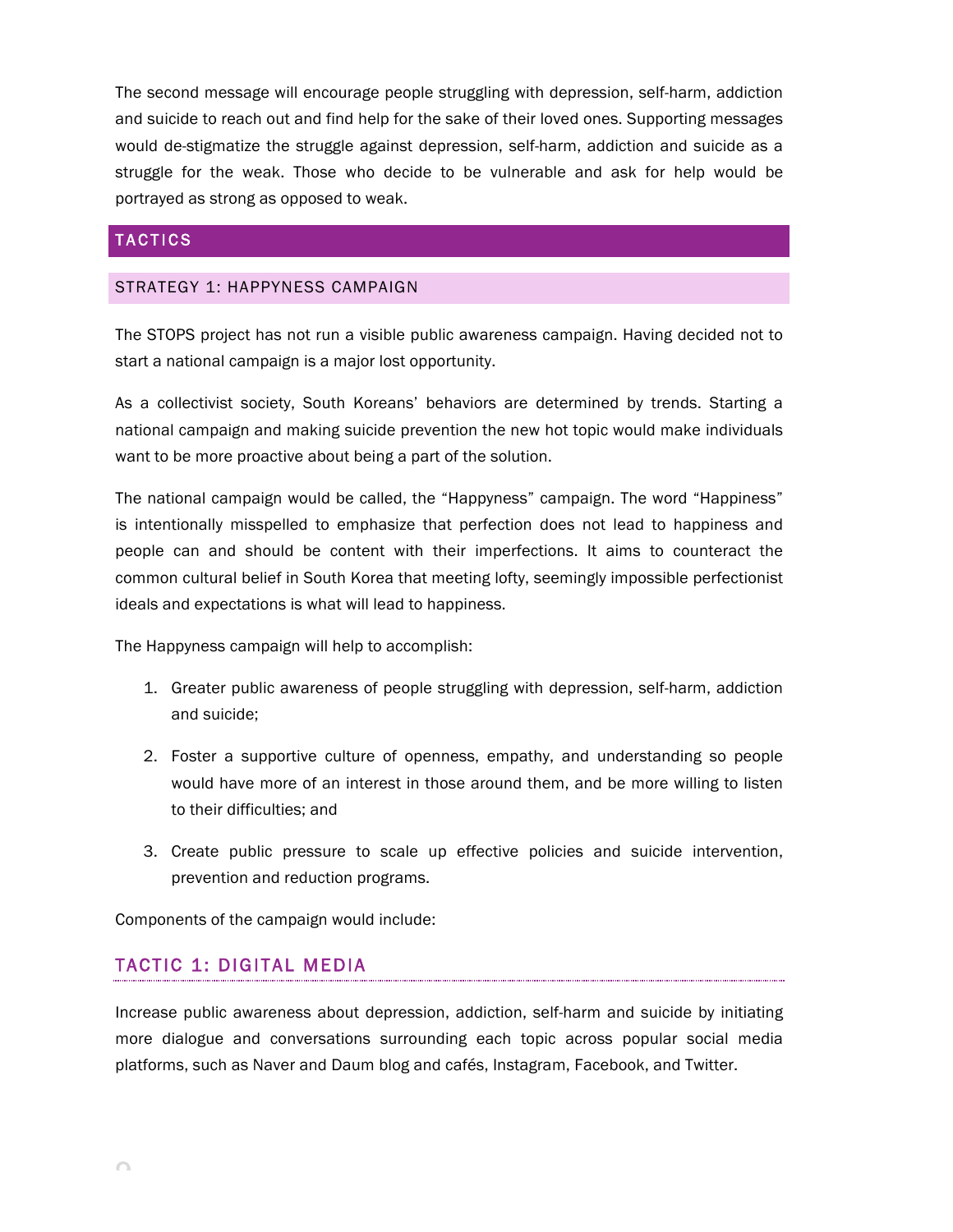Park Young-ki of the Korea Suicide Prevention Group also stated, "Most people commit suicide because they have trouble communicating and feel isolated" (Strother, 2012).

As a rule of thumb, when it comes to communication in the context of Korean culture, "less is more." However, written communication is the exception to that rule.

When it comes to written communication in media (i.e., Korean blogs, Instagram captions, newspapers, tweets, etc.), Koreans do not hold back punches. They are expressive. That is why starting the dialogue online would be most effective in getting people to talk about their problems.

One of the goals of the Happyness campaign is to help make people feel they are wanted as well as help them open up. Taking the campaign online, where Netizens are free and expressive, would be a great way to get the conversation started.

# SOCIAL MEDIA: INSTAGRAM, FACEBOOK AND TWITTER

TWLOHA can launch an Instagram account to post visually-appealing graphics paired with positive encouraging uplifting message, posting with hashtag, #happyness.

Korean graphic designers will spearhead the design team and produce designs that resonate with the unique South Korean cultural concept, 한 (pronounced, 'han').

Han is a unique Korean cultural trait which has resulted from Korea's frequent exposure to invasions by overwhelming foreign powers. Han denotes a collective feeling of oppression and isolation in the face of insurmountable odds (the overcoming of which is beyond the nation's capabilities on its own). It connotes aspects of lament and unavenged injustice (Yoo, 1988). Although it is a word that results from negative experiences, it does not necessarily have a negative connotation. It is a word that embodies the human spirit of vitality and perseverance.

The graphics will capture and communicate messages, concepts, ideas and complex emotions that resonate with a unique aspect of the human spirit and soul, combining aspects of the Korean spirit into its style and messaging, to produce clean yet deeply moving pieces.

Designs would also be "minimal yet expressive," common in the visual communication style in South Korean culture, and utilize "playful style characterized by bright, contrasting colors set on more neutral backgrounds, and clean typography" (Arshad, 2013).

# SEARCH ENGINES: START A FORUM ON NAVER CAFÉ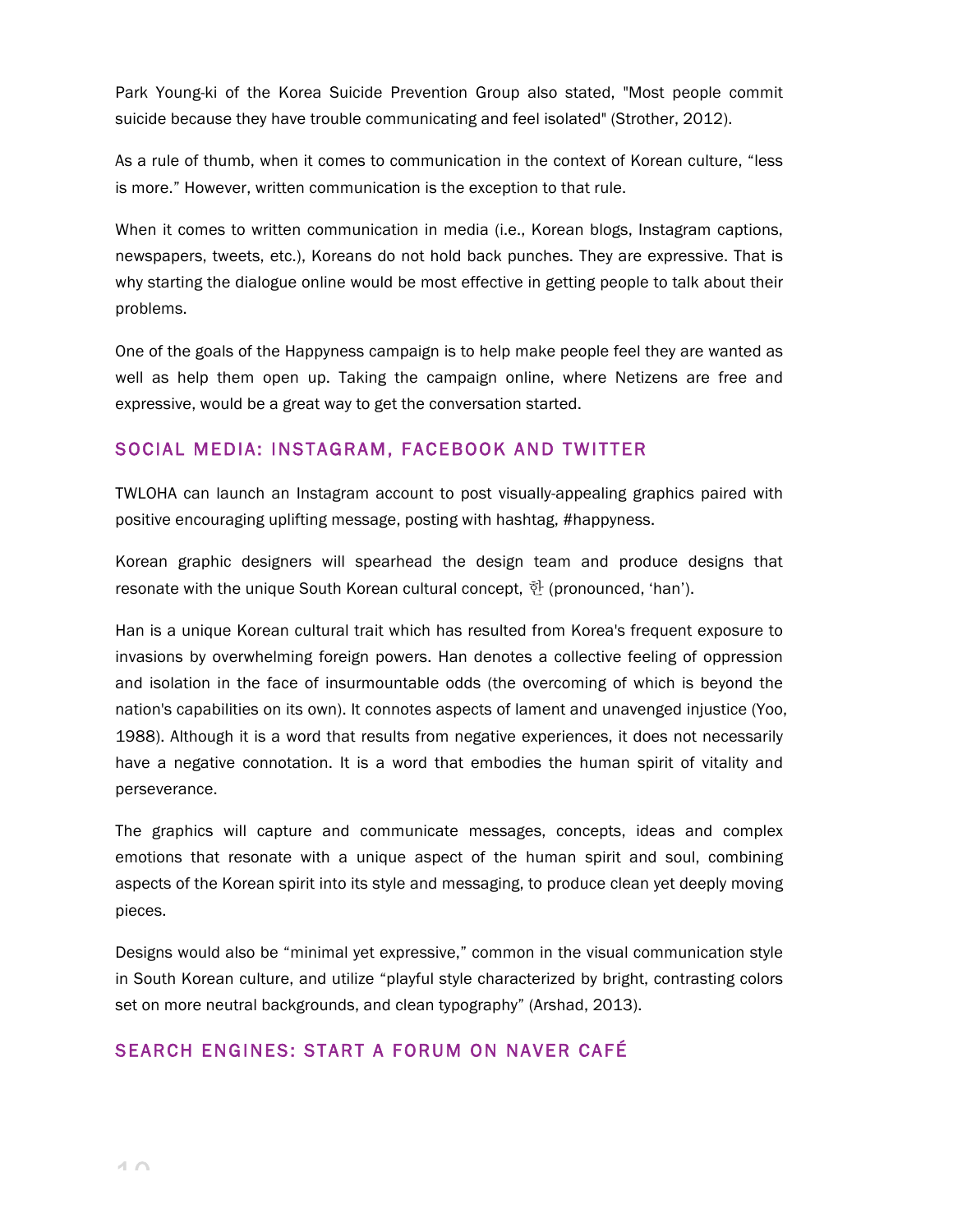South Koreans tend to be more free in expression in written communication, so there will be a greater degree of honesty and vulnerability on online forums such as, Naver café. Starting a forum on Naver café will help initiate dialogue about said topics. This initiative can also help create a more open and safe environment where people from all social circles can feel they have a support group they can turn to when they are struggling. Also, since they can create anonymous usernames and conceal their identity, they won't feel stigmatized. Seeing there are people struggling with similar things will allow people to feel surrounded by people who are understanding, and not judgmental.

# TACTIC 2: CELEBRITY SPOKESPERSONS

South Korea as a strong collectivist society has people that are prone to following trends. Celebrities are highly regarded and are extremely influential because they are considered trendsetters.

According to a study, Korea experiences a surge of suicides after deaths of celebrities (Fu and Chan, 2013). Evidence from the study showed there was a strong correlation between celebrity suicides and suicide rates as there was an increase in the rate of suicide rates for nine weeks following celebrity suicides.

This goes to show how influential celebrities truly are in South Korean society.

Celebrity influence had a negative affect under these circumstances because they made committing suicide look trendy – using their large influence to make suicide more contagious than it already is.

However, celebrity influence can be used to TWLOHA's advantage to discourage people from suicide. Instead, celebrities can make talking about unpleasant topics a hot topic of discussion, set positivity as the new trend, and encourage people to seek help if necessary.

Celebrities could go on popular talk shows broadcast on national television to talk about sensitive topics.

Celebrities can post about their honest feelings to the public to show that everyone struggles – not to dismiss people's negative feelings but to create a community open to dialogue.

By utilizing celebrity endorsements by relatable peers, TWLOHA can convey that everyone is imperfect, even celebrities.

South Korean celebrities can write words of support and empowerment on their arms and post on their personal Instagram accounts with hashtag, #happyness to encourage the younger target audience with positive messaging.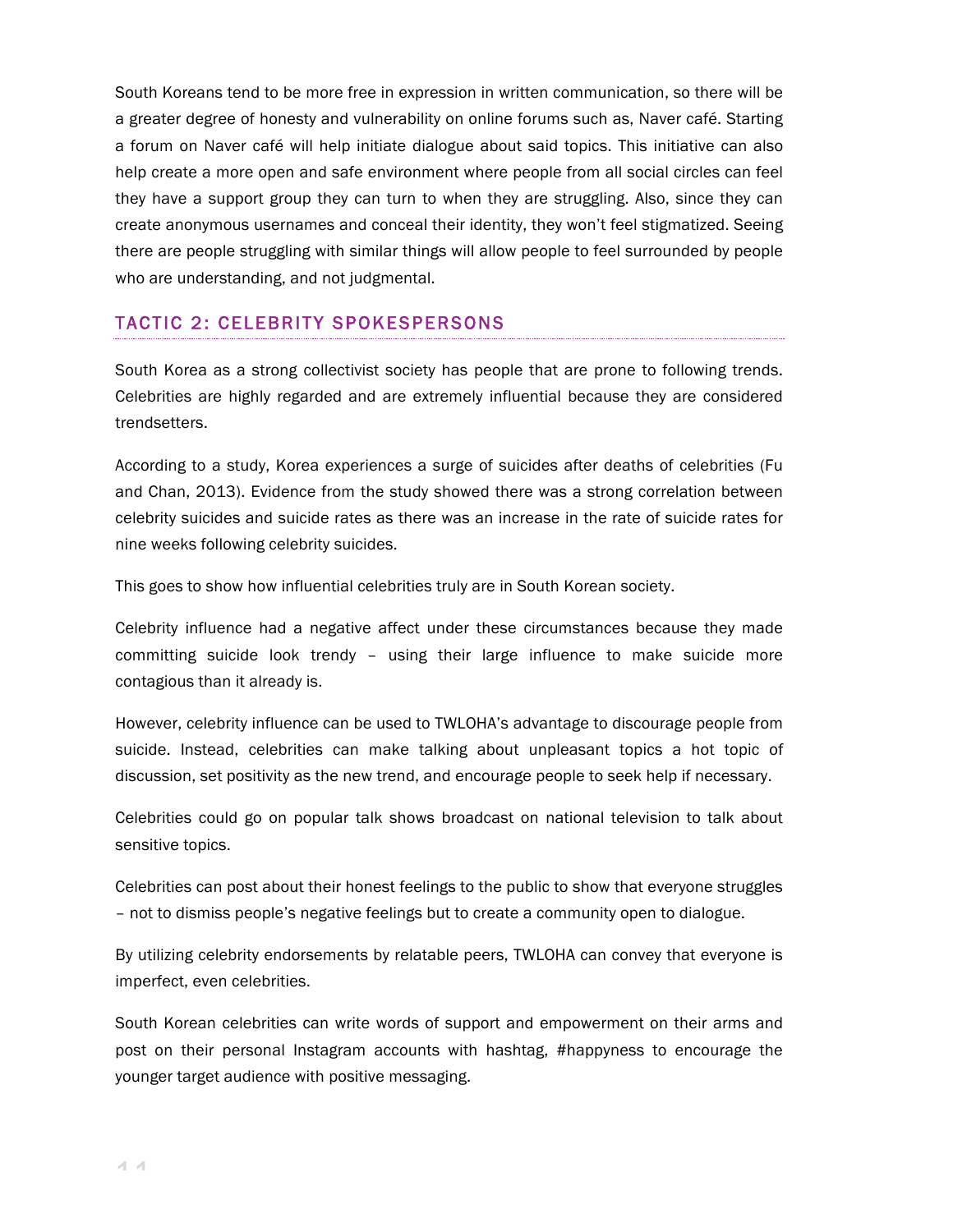Celebrities can redirect people to helpful resources by including numbers to suicide hotlines in the caption of their post.

T.O.P., the rapper of a famous boy band known as, Big Bang, who received wide media coverage for a failed suicide attempt, would be the ideal spokesperson for this campaign. He had suffered from depression but did not seek help, which led him to attempt suicide. He failed, and has made a stellar recovery since then, through the support of his fellow boy band group members, family, friends and fans.

Many Korean celebrities have successfully committed suicide. There may be more celebrities who are struggling in the shadows and have not sought help. Celebrities should be encouraged to speak up for this movement.

# TACTIC 3: HAPPYNESS SOCIAL EVENTS

The Happyness campaign would have an offline, non-digital component as well.

The social structure of South Korea puts an emphasis on already established familial relationships and social circles. South Koreans do not easily reach out to strangers.

Taking this into consideration, TWLOHA could host social events where people interested in the cause and/or struggling with depression, self-harm, addiction and suicide can come to relax, vent and get to know other people going through similar struggles.

Koreans can establish new social circles at these social events where they can build new close relationships and can feel comfortable interacting within, to create a safe open environment for dialogue. These social circles would as a support group, giving South Koreans an outlet to vent, while also finding help.

Invitation would be by word-of-mouth. E-invites would be able to be shared via Kakao chat – a popular chat program similar to Line and WhatsApp and available for download on PCs, Macs, and mobile devices as an application. Sharing e-invites on Kakao, a personal chat platform, would maintain the word-of-mouth element; however, still having a social proponent to the application, sharing it on Kakao would also maintain the potential for these social events to be spread widely.

#### STRATEGY 2: "MAKE ME PROUD BY BEING STRONG ENOUGH TO ASK FOR HELP"

# TACTIC 1: USE STORYTELLING TO HIGHLIGHT INDIVIDUAL COURAGE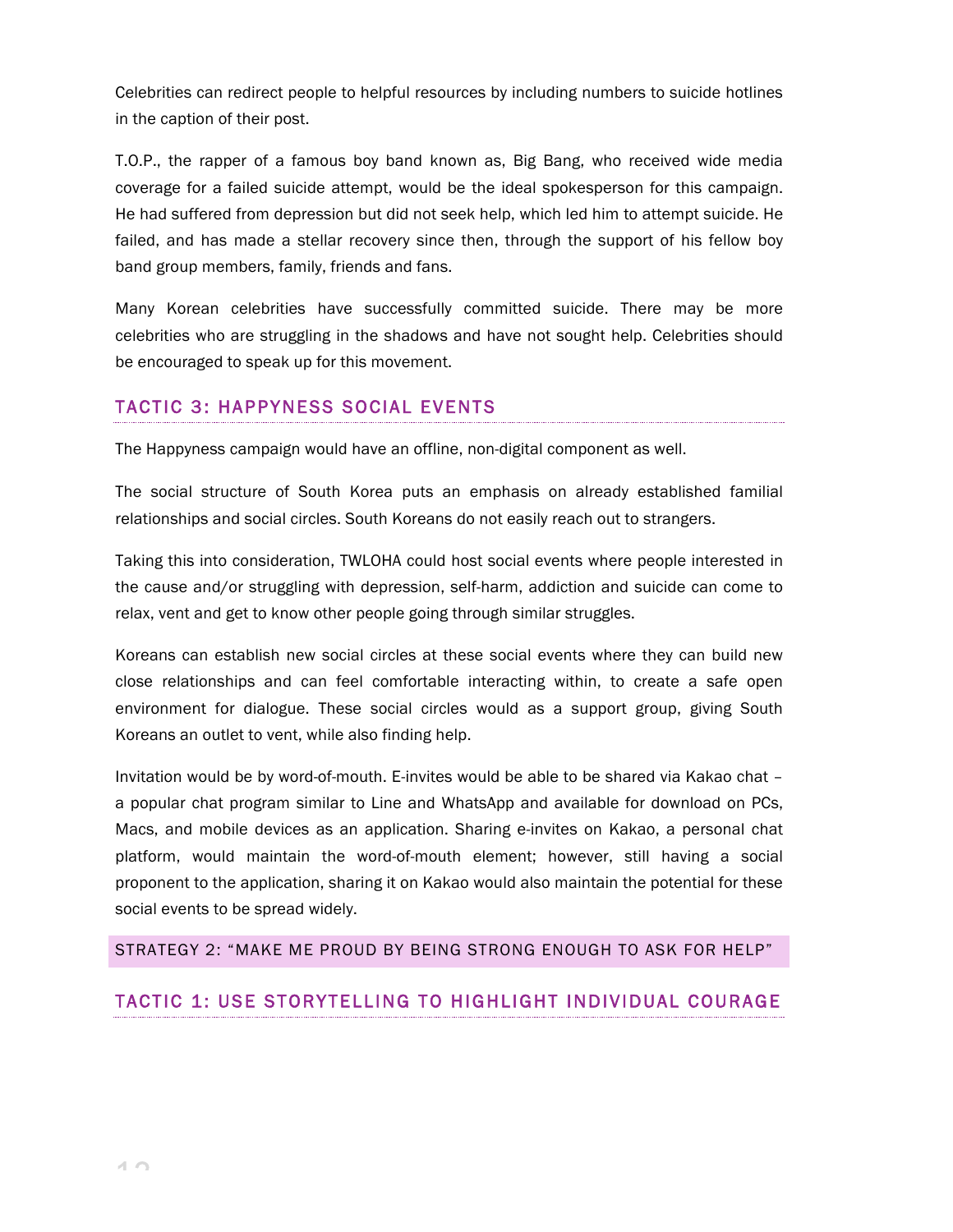Media outlets could interview celebrities, as well as ordinary people who have struggled with depression, self-harm, addiction and suicide in the past and have since then recovered, or are still struggling with it now, to denounce the shame around struggling with mental illness.

A personal interview with T.O.P. about his struggle with depression, self-harm, addiction and suicide is strongly recommended.

The following key messages would be emphasized and reiterated:

- 1. It is more common than Korean society believes it to be, and it is not something to be ashamed of.
- 2. Vulnerability is not a sign of weakness, but a sign of true courage and strength.

#### TACTIC 2: MORE PERSONAL STORIES ON POPULAR TV SHOWS

Hosting "masculine" figures, such as male athletes and bodybuilders, or authoritative figures, such as government officials, older celebrities and CEOs on popular TV talk shows, such as Happy Together, Radio Star, Strong Heart and Star King to talk about their struggles publicly can also encourage South Koreans be more willing to talk about their problems more openly, be able to better vent about their problems, and seek professional help.

"Ordinary" superiors and authority figures such as parents, teachers and bosses would also be encouraged when they see people like themselves echo the national campaign's message, "Make me proud by being strong enough to ask for help."

# TACTIC 3: BREAKING DOWN STOIC GOVERNMENTAL STOIC AUTHORITATIVE IMAGE THROUGH STORYTELLING

Since South Korea is a high-power country, people put an emphasis on power relations. They feel a distance between the public and authoritative figures.

Sharing personal stories would not only close the distance in power relations, but also help foster a feeling of closeness to make the experience of sharing about personal struggles easier with other stoic and/or authoritative figures.

For instance, the current president of South Korea's parents were assassinated when she was young. She could share about that difficult time in her life and talk about struggling with depression. She received negative feedback for seeming too distant and difficult to relate to by the South Korean public (i.e., wealthy, lack of empathy during Sewol tragedy). Talking about her experiences will make her seem more personable. She could speak about how she overcame that time to encourage the public.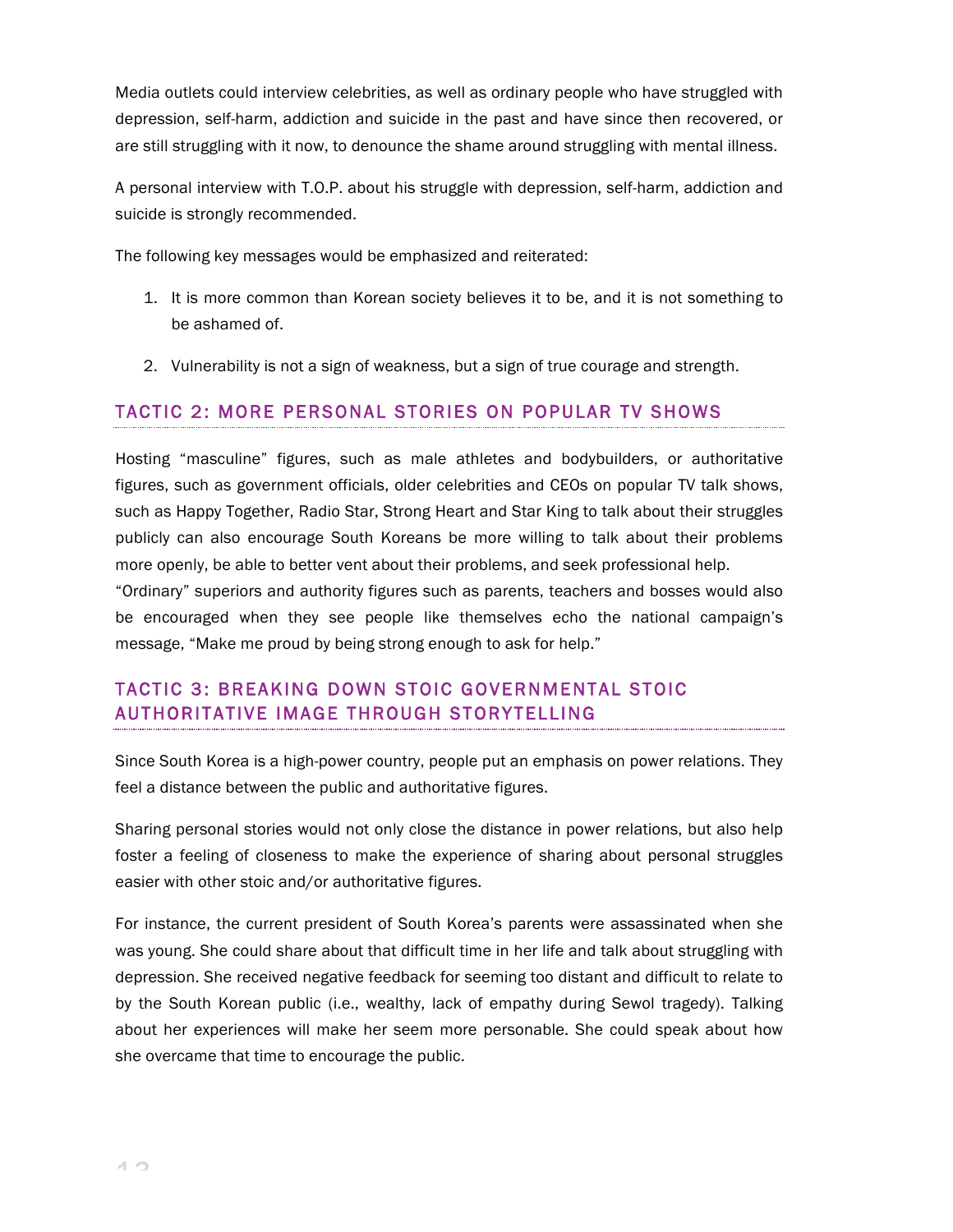#### STRATEGY 3: NATION INITIATIVE

Furthermore, since South Korea is a high-power country, when a large authority figure like the South Korean government or the President says asking for help and having the courage to be vulnerable is commendable, it would have an influence over people in Korean society.

However, thus far, the Korean government and the STOPS project have only restricted access to means. For instance, the South Korean government reduced access to poisoning agents, such as monoxide from charcoal. Authorities also set up "safety-fences" – screen doors that open only when a train pulls in, along train platforms to prevent people from leaping to their deaths in front of subway trains. However, not enough has been done to reduce common stressors.

#### TACTIC 1: NATION BRANDING

The nation branding campaign launched by TWLOHA would be both external as well as internal. The nation branding campaign would establish South Korea's global image, and also get South Koreans onboard the initiative to emulate the reputation it is trying to project to the rest of the world.

It may be difficult to convince the South Korean government to increase funding for the cause. However, the South Korean government may be more willing to increase their budget for suicide prevention and be willing to launch a nation branding campaign when they are convinced the campaign would be beneficial to the nation's reputation in the global arena.

With a history of nation branding campaigns and the most recent launch of its nation branding campaign, *'I.Seoul.U'*, South Korea is not unfamiliar to nation branding campaigns, and understand their importance.

Furthermore, South Korea already has a council specifically for nation branding, called, "The Presidential Council on Nation Branding, Korea." The purpose of the council is to right misconceptions about Korea, its culture, its products, and its people.

The South Korean government would be more likely to support this campaign when TWLOHA communicates this campaign would help to clear the misconception that South Korea is a stressful, miserable country with poor living conditions. Showing that South Korea is working to reduce its suicide rate would improve its reputation, and may even create an opportunity to establish a new global reputation as a happy society with a friendly and empathetic population willing to partake in open dialogue and be present for one another.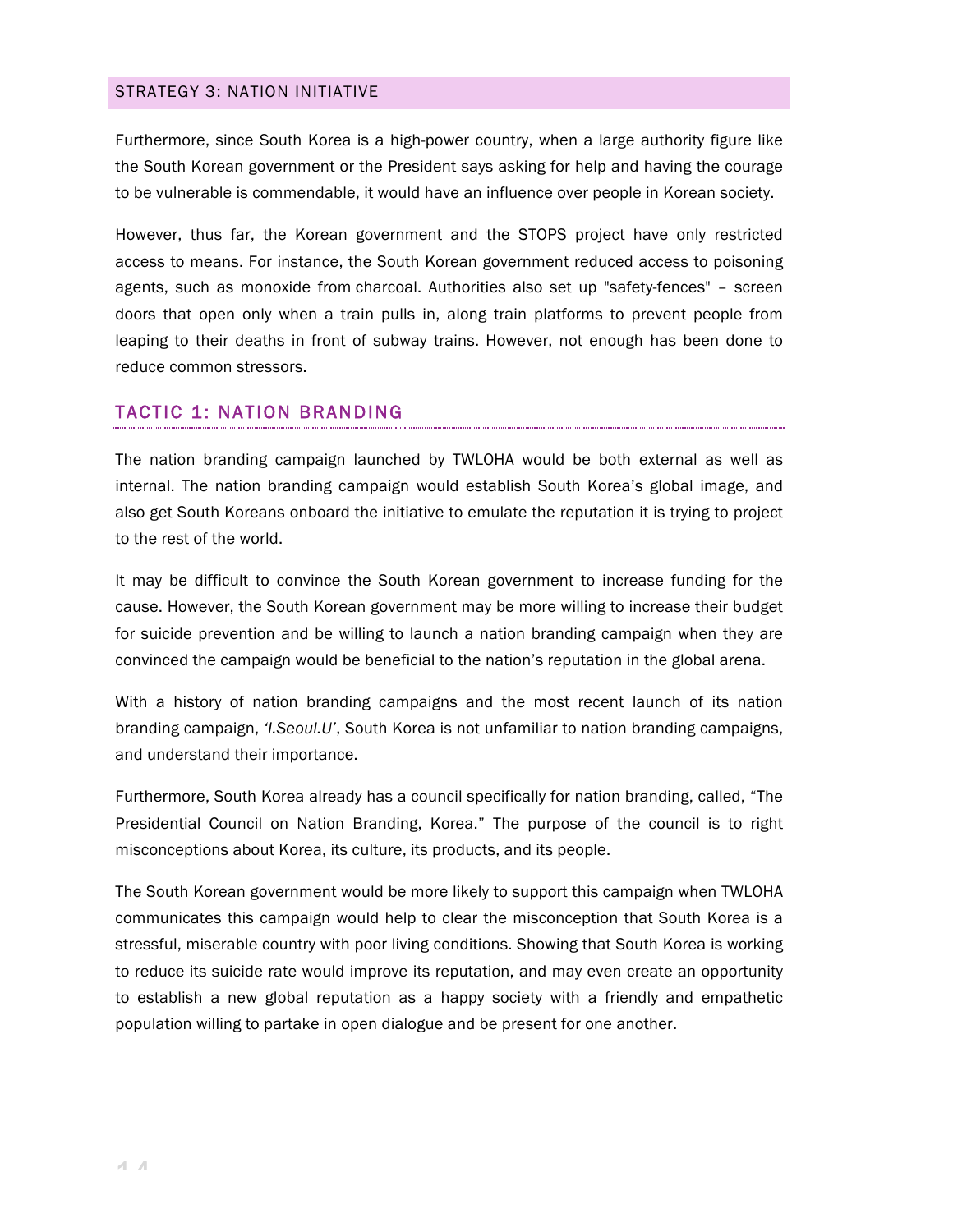# TACTIC 2: PARTNERSHIP WITH SOUTH KOREAN GOVERNMENT FOR MASSIVE POLICY CHANGE

Exam results or college entrance are cited as the main suicide reasons by young adults. The stress remains high post-graduation, as the job market remains competitive as well. Perhaps policy reform can bring about changes in structure to reduce major causes of stress and ultimately, reduce suicide rates.

TWLOHA can partner with the Korean government's Ministry of Gender Equality and Family [여성가족부] and Ministry of Health and Welfare [보건복지부] to pass policies and programs.

Some of the policy reform can include:

- Pass law requiring every school and company have a trained, licensed and certified counselor (i.e., like every school has an academic counselor and every company having an HR manager) to provide counseling to those who seek help;
- Increase mandatory vacation days so employees do not have to  $\pm \lambda \mu'$ (pronounced, noon-chi; meaning, being hypersensitive so as to not displease superiors);
- Increase price of soju (currently retailing on average of \$2 per bottle) to discourage people from consuming a major depressant that is fueling addiction and increasing chances of spur of the moment suicide attempts; and
- Suicide prevention programs educating students and employees about warning signs and the recommended appropriate course of action.

# EVALUATION

The success of this campaign would be determined by monitoring and evaluating pre- and post-campaign traffic across social and traditional media to see if there was a change in frequency and tenor around the topic of depression, addiction, self-injury, or suicide.

The ultimate success of this campaign would be determined by measuring the decrease in suicide rate. At the end of the campaign, we see if TWLOHA was able to successfully:

# REDUCE THE RATE OF SUICIDE AMONG YOUNG MALE AND FEMALE STUDENTS AND BUSINESS PROFESSIONALS, AGES 10 TO 30 BY 30 PERCENT OVER THE COURSE OF ONE YEAR.